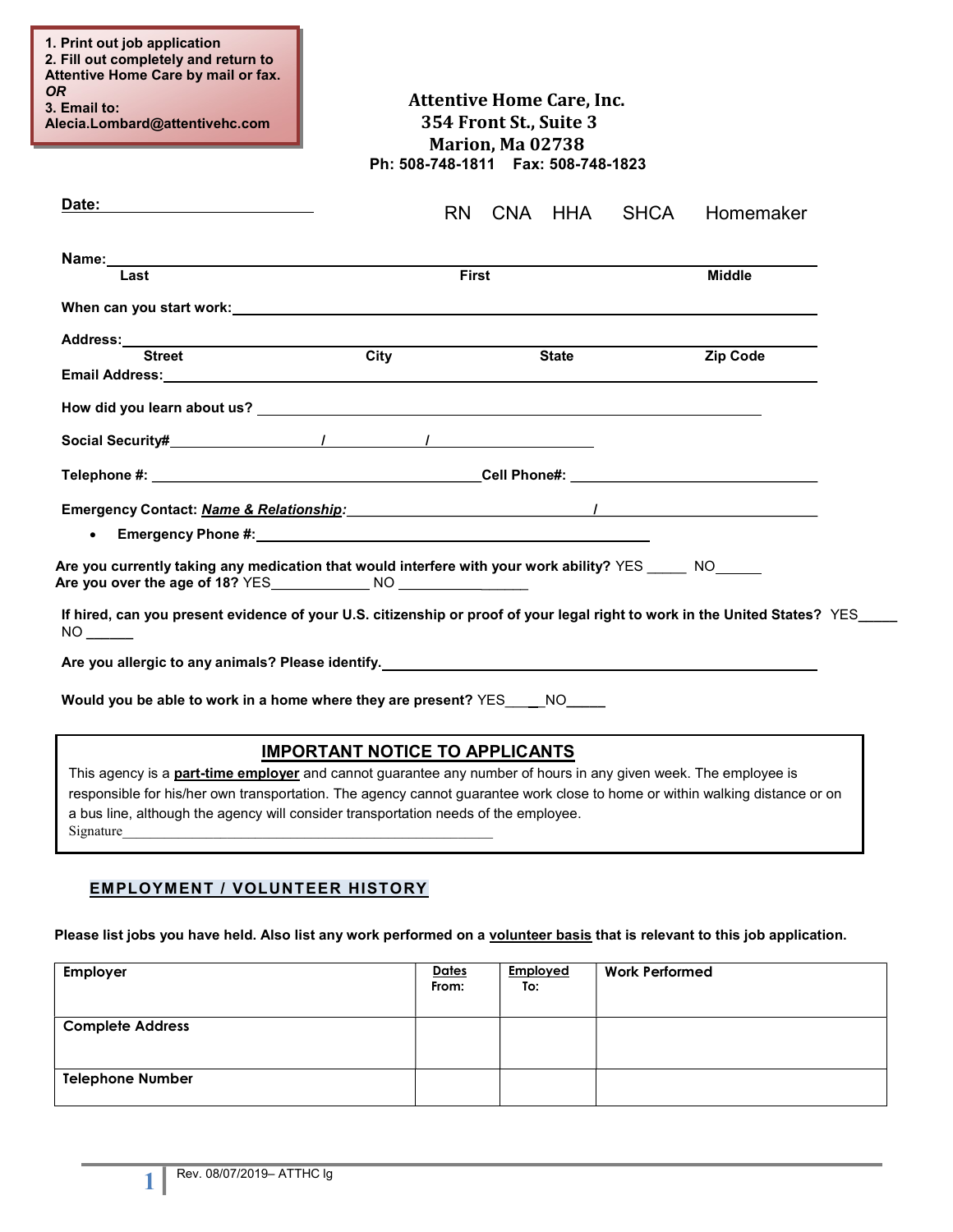| Employer                | <b>Dates</b><br>From: | Employed<br>To: | <b>Work Performed</b> |
|-------------------------|-----------------------|-----------------|-----------------------|
| <b>Complete Address</b> |                       |                 |                       |
| <b>Telephone Number</b> |                       |                 |                       |

 Pre-Employment Screening Notice to All Applicants We reserve the right to require a urine sample for Drug Screening purposes. Drug screens may also be done randomly during employment.

This Agency shall also check all applicants against the US Office of Inspector General's (OIG) List of Excluded Individuals/Entities to screen out persons who are "Medicare Disqualified."

#### Personal/Professional References

| <b>Name</b> | <b>Address</b> | Phone |
|-------------|----------------|-------|
|             |                |       |
|             |                |       |

## EDUCATION & TRAINING

| Name of School | Location:<br>City<br><b>State</b> | <b>Main Course of</b><br>Study | Did you<br><b>Graduate?</b><br>What Year? | Diploma or<br>Certificate<br><b>Received</b> |
|----------------|-----------------------------------|--------------------------------|-------------------------------------------|----------------------------------------------|
|                |                                   |                                |                                           |                                              |
|                |                                   |                                |                                           |                                              |

### AVAILABILITY FOR WORK

|                                 | Sunday | Monday | Tuesday | Wednesday | Thursday | Friday | Saturday |
|---------------------------------|--------|--------|---------|-----------|----------|--------|----------|
| AM                              |        |        |         |           |          |        |          |
| <b>PM</b>                       |        |        |         |           |          |        |          |
| Overnights:<br>From PM<br>To AM |        |        |         |           |          |        |          |

 if I am hired and may not be reduced for at least 90 days as it is critical to Attentive's staff planning and I understand that my availability information entered above will become a "Condition of Employment" continuity of Client services.

#### Applicant Signature Date Date Date

I certify that the statements I have made in this application are true and herby grant Attentive Home Care, Inc. permission to verify the accuracy and true completeness of the information and to investigate all references. I understand that any false or misleading statements made by me on this application will be sufficient cause for rejection of this application or immediate dismissal if such false or misleading information is discovered after my employment. If I am hired, I commit to abide by the rules and regulations, policies and procedures, of Attentive Home Care, Inc.

Applicant Signature Date

I